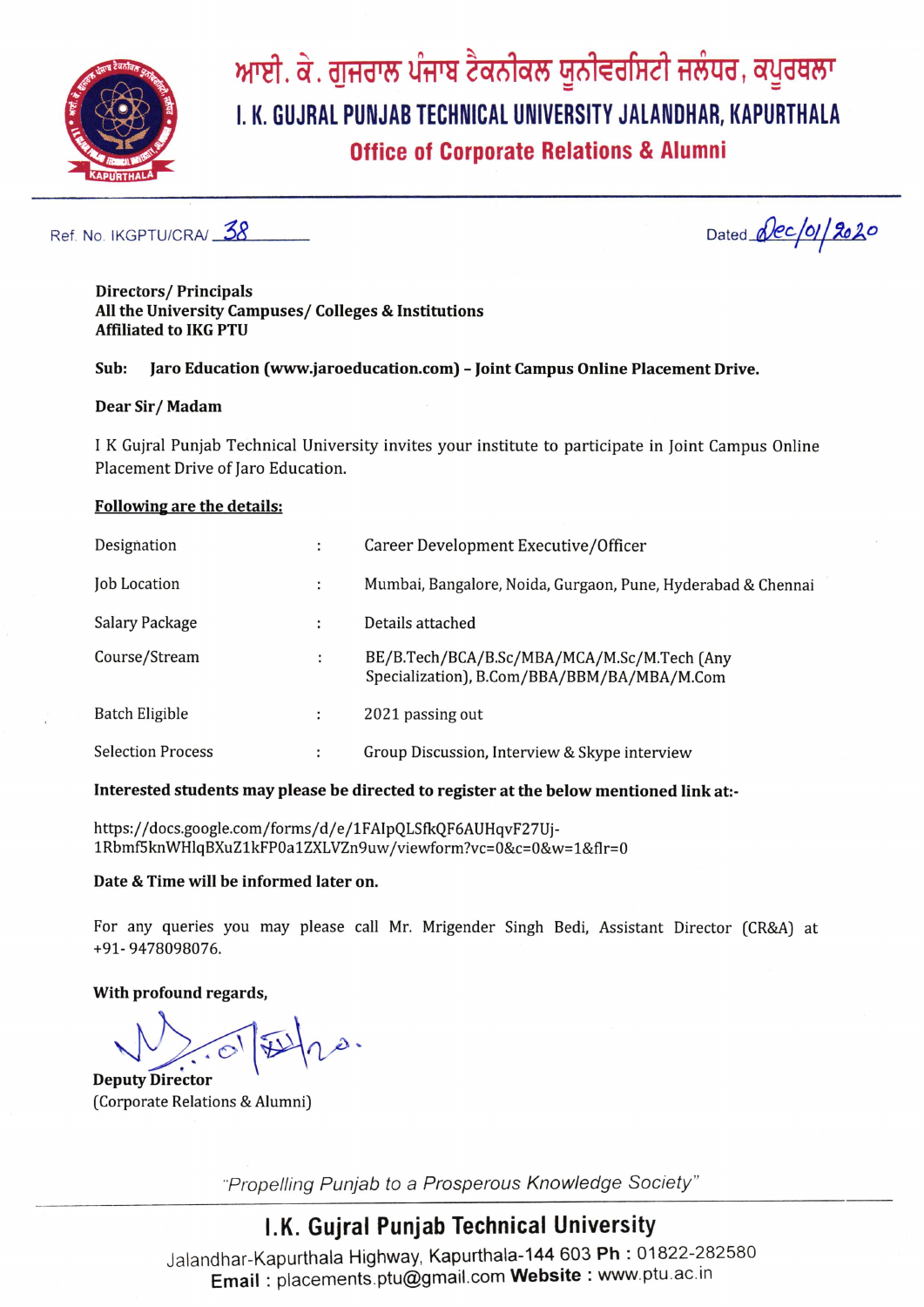### **Company Brief:**

JARO Education is one of the leading service platforms, catering to the needs of working professionals by offering them varied choices in management programs for pursuing the course online. With various academic achievements and accolades, Jaro is known for providing students with one of the most Innovative & Successful Online MBA programs in India. Within **10 years** we have enrolled more than **1,50,000** working professionals for Online MBA program.

Jaro Education is a leading Ed-Tech company and pioneer in the executive education space catering to various B-Schools, Universities, and premium Institutes nationally and internationally, having deep corporate connections.

### **"Jaro is awarded with Best Employer for Career Development and Leadership Grooming"**

By Employer Branding Awards (EBA) in February 2016.

We have received prestigious National Level awards for our exceptional contribution in education industry.

### **Website:** www.jaroeducation.com

### **Academic Partners:**

- IIM, Ahmedabad
- IIM, Trichy
- ITM, Ghaziabad
- Dayanand sagar University, Bangalore
- Alliance University, Bangalore
- Bharati Vidyapeeth Deemed University, Pune
- Guru Nanak Institute of Management Studies, Mumbai
- Welingkar Institute of Management
- iFEEL, Lonavala (Full time B-school)

### **Designation: Career Development Executive/Officer-**

**Job Description:** (70% inside sales & 30% outdoor meetings)

- Achieving enrolment targets (End to End sales).
- **Lead generation through cold calling.**
- Identifying suspects and prospects.
- **Meeting & Counselling prospective students (mostly working executives in various** industries).

### **Work days – Monday – Saturday (Sundays fixed off)**